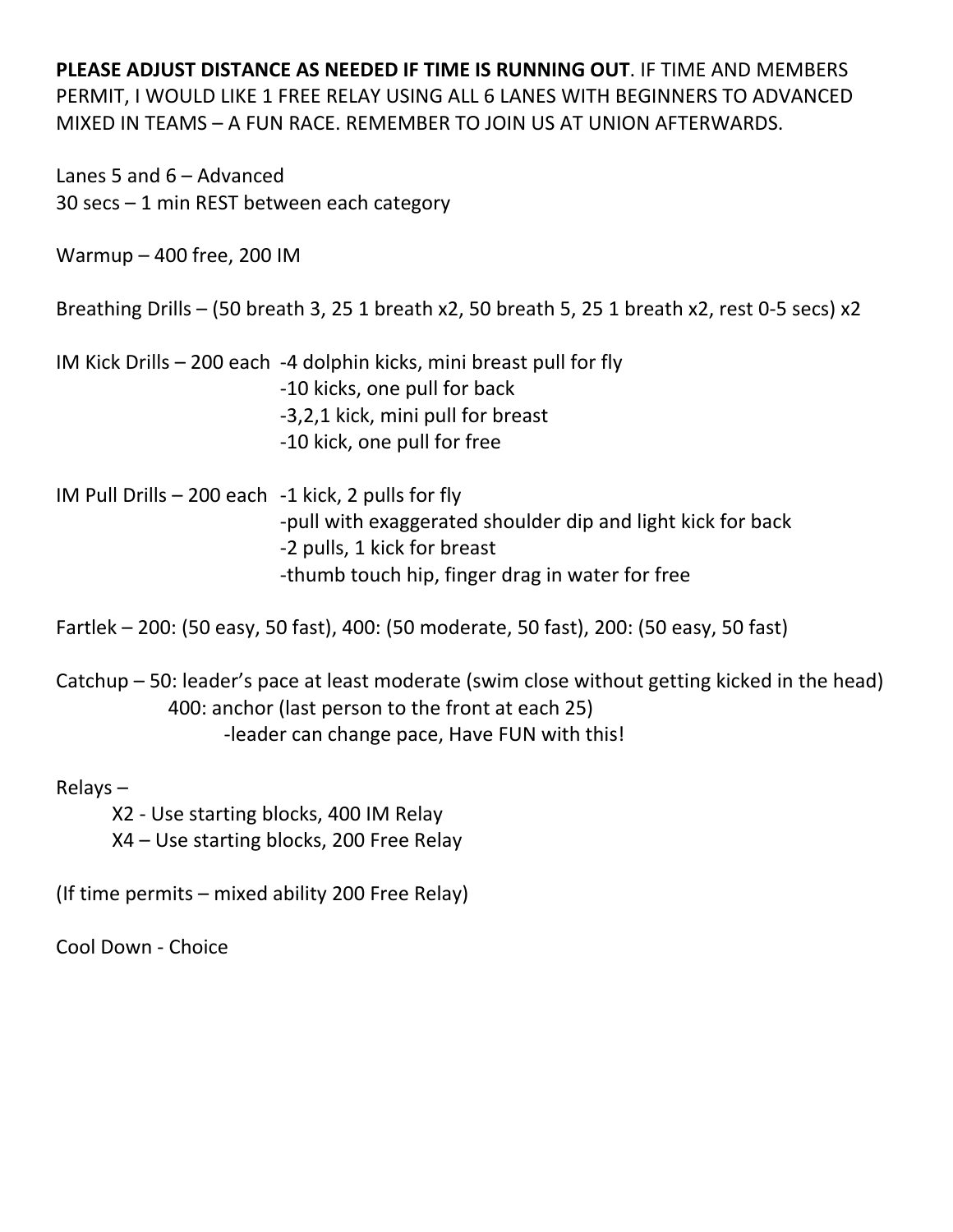Lanes 3 and 4 – Intermediate 30 secs – 1 min REST between each category

Warmup – 200 free, 200 IM

Breathing Drills – (50 breath 3, 25 1 breath x2, 50 breath 5, 25 1 breath x2, rest 0‐5 secs) x2

IM Kick Drills – 150 each ‐4 dolphin kicks, mini breast pull for fly ‐10 kicks, one pull for back ‐3,2,1 kick, mini pull for breast ‐10 kick, one pull for free

IM Pull Drills – 150 each ‐1 kick, 2 pulls for fly ‐pull with exaggerated shoulder dip and light kick for back ‐2 pulls, 1 kick for breast ‐thumb touch hip, finger drag in water for free

Fartlek – 200: (50 easy, 50 fast), 200: (50 moderate, 50 fast), 200: (50 easy, 50 fast)

Catchup – 50: leader's pace at least moderate (swim close without getting kicked in the head) 300: anchor (last person to the front at each 25) ‐leader can change pace, Have FUN with this!

Relays –

X1 ‐ Use starting blocks, 400 IM Relay X2 – Use starting blocks, 200 Free Relay

(If time permits – mixed ability 200 Free Relay)

Cool Down ‐Choice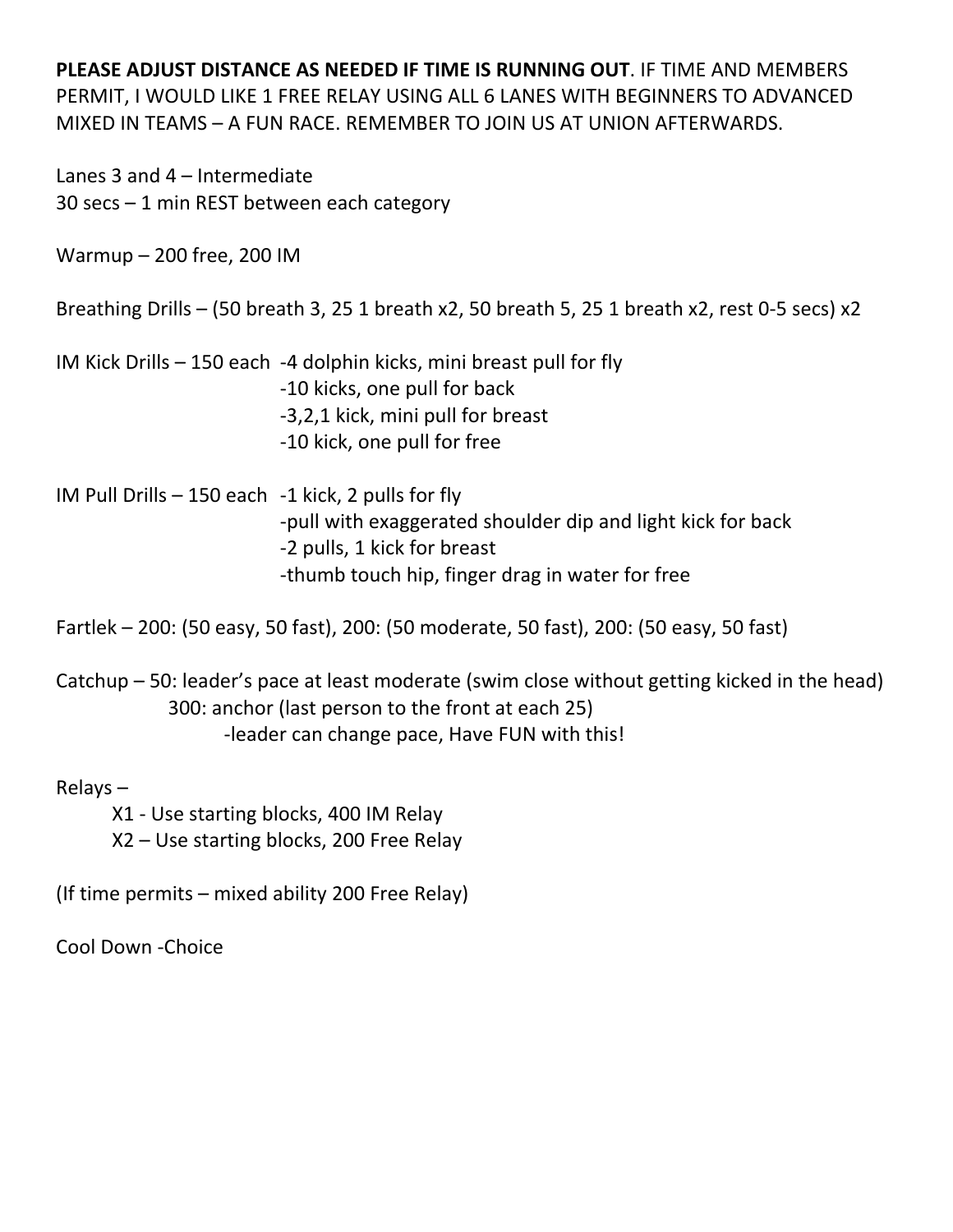Lane 2 – Advanced Beginner 30 secs – 1 min REST between each category

Warmup – 200 free, 100 IM

Breathing Drills – (50 breath 3, 50 breath 5, 25 1 breath x2, rest 15 secs) x2

IM Kick Drills – 100 each ‐4 dolphin kicks, mini breast pull for fly ‐10 kicks, one pull for back ‐3,2,1 kick, mini pull for breast ‐10 kick, one pull for free

IM Pull Drills – 100 each ‐1 kick, 2 pulls for fly ‐pull with exaggerated shoulder dip and light kick for back ‐2 pulls, 1 kick for breast ‐thumb touch hip, finger drag in water for free

Fartlek – 100: (50 easy, 50 fast), 100: (50 moderate, 50 fast), 100: (50 easy, 50 fast)

Catchup – 50: leader's pace at least moderate (swim close without getting kicked in the head) 200: anchor (last person to the front at each 25) ‐leader can change pace, Have FUN with this!

Relays –

X1 – Use starting blocks, 200 Free Relay

(If time permits – mixed ability 200 Free Relay)

Cool Down – Choice